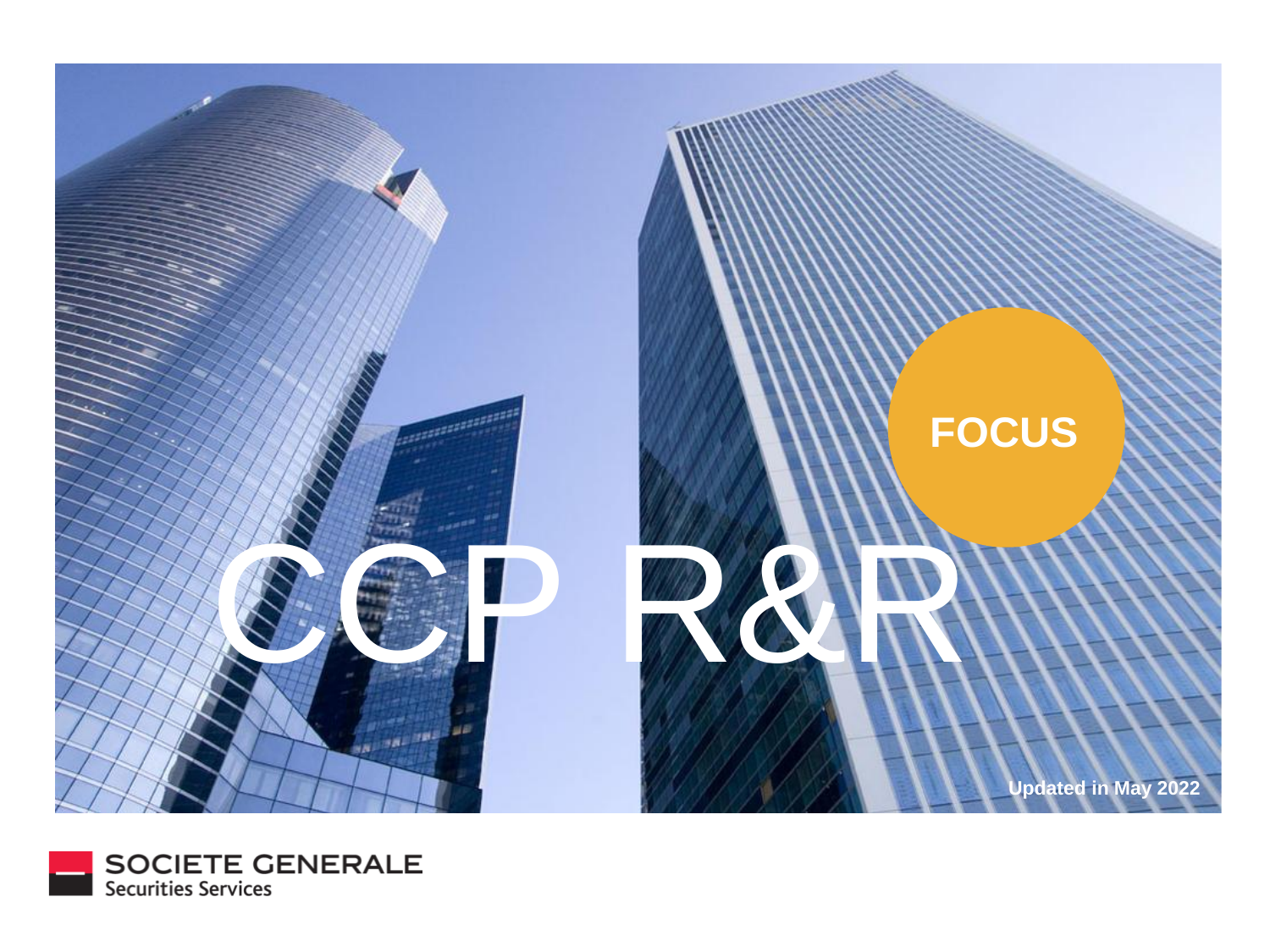

## **REGULATORY EVOLUTION FOCAL POINTS**

**Safeguarding of the Financial Stability**: Central Counterparties (CCPs) play an essential role in the global economy so that their default could severely impact the financial stability; thus, they require a dedicated regime other than the insolvency / bankruptcy process which rather focuses on the creditors

**Continuity of critical functions**: the protection of the financial stability as well as the protection of public funds may imply to focus the intervention the CCP's critical functions to the detriment of others

**Protection of Taxpayers**: they shall not be exposed to the losses incurred by a CCP du to its default

**Early intervention** in order to remedy the deterioration of a CCP before the resolution remains the only way available

The process is two folds : recovery where the CCP will use dedicated tools to restore its financial situation and resolution should the recovery failed (in the latter the resolution authority will take over the CCP). Recovery and resolution plans shall be established ex ante. In addition, for each CCP a resolution authority is designated, a resolution college is created and provided with extra powers.

Critical functions can be maintained while winding down the remaining activities through normal insolvency proceedings.

The use of public financial support should be avoided; an effective resolution regime should be able to minimize the costs borne by the taxpayers; however, the text includes a "No Creditor Worse Off" principle and other safeguards,

CCP's competent authorities (instituted by EMIR) are granted early intervention powers



CPMI: Committee on Payments and Market Infrastructures within the Bank for International Settlements (BIS). IOSCO: International Organization of Securities Commissions bringing together the world's securities regulators. *FSB : Financial Stability Board*